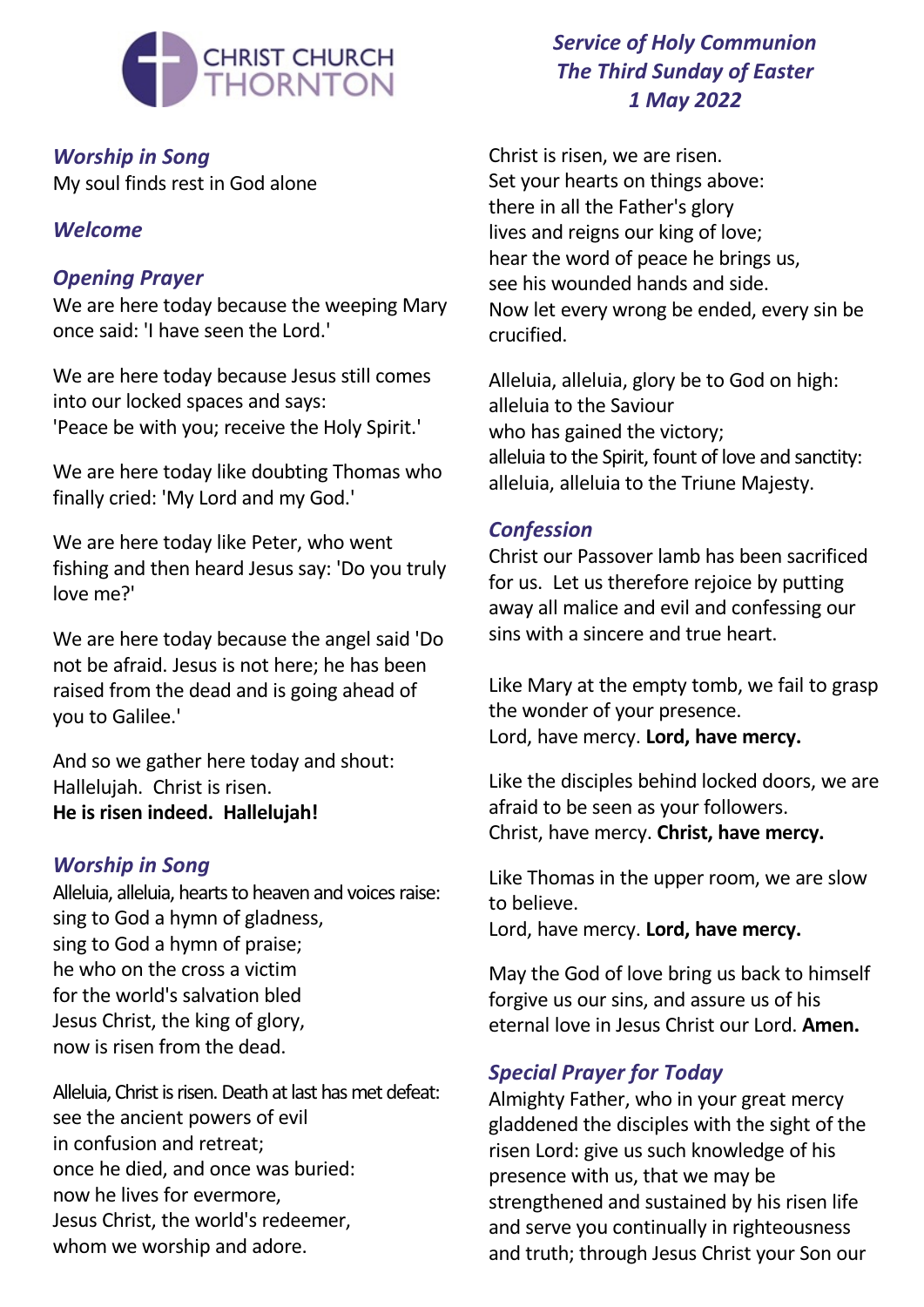Lord, who is alive and reigns with you, in the unity of the Holy Spirit, one God, now and for ever. **Amen.**

#### *Bible Reading*

John 21.1-19 *(Church Bible p907)*

This is the Gospel of the Lord **Praise to you, O Christ.**

#### *Sermon*

#### *Worship in Song*

God's saints of old through history told Of the One who was to come A Son a King a Lamb to be slain For the sins of all the world

 He's the Promise of the Ages Lifted up to save us, Jesus Christ our sacrifice He's the Fount of living water King and Friend forever Bow before the Promise of the Ages

In flesh He came yet chose to remain With the outcast and the poor He bled He died was raised glorified Now He lives forever more

## *Bridge*

 Lift your hands and sing hallelujah to the King of all the earth Raise your voice and sing hallelujah to the King of all the earth

## *Creed*

Let us declare our faith in the resurrection of our Lord Jesus Christ:

**Christ died for oursinsin accordance with the scriptures; he was buried; he wasraised to life on the third day in accordance with the scriptures; afterwards he appeared to his followers, and to all the apostles: this we have received, and this we believe. Amen.**

## *Prayers*

*At the end:* Merciful Father, **accept these prayers for the sake of your Son, our Saviour Jesus Christ. Amen.**

## *The Peace*

The risen Christ came and stood among his disciples and said, 'Peace be with you.' Then were they glad when they saw the Lord The peace of the Lord be always with you **and also with you.**

## *Offertory Prayer*

**Everything in heaven and earth comes from you, Lord. We give you only whatis yours. May you be praised forever and ever. Amen.**

## *The Eucharistic Prayer*

The Lord is here. **His Spirit is with us.**

Lift up your hearts. **We lift them to the Lord.**

Let us give thanks to the Lord our God. **It is right to give thanks and praise.**

It is indeed right, our duty and our joy, always and everywhere to give you thanks, almighty and eternal Father, and in these days of Easter to celebrate with joyful hearts the memory of your wonderful works. For by the mystery of his passion Jesus Christ, your risen Son, has conquered the powers of death and hell and restored in men and women the image of your glory. He has placed themonce more in paradise and opened to them the gate of life eternal. And so, in the joy of this Passover, earth and heaven resound with gladness, while angels and archangels and the powers of all creation sing for ever the hymn of your glory.

#### **Holy, holy, holy Lord, God of power and might, heaven and earth are full of your glory. Hosanna in the highest.**

We praise and bless you, loving Father, through Jesus Christ, our Lord; and as we obey his command, send your Holy Spirit, that broken bread and wine outpoured may be for us the body and blood of your dear Son.

On the night before he died he had supper with his friends and, taking bread, he praised you. He broke the bread, gave it to them and said: Take, eat; this is my body which is given for you; do this in remembrance of me.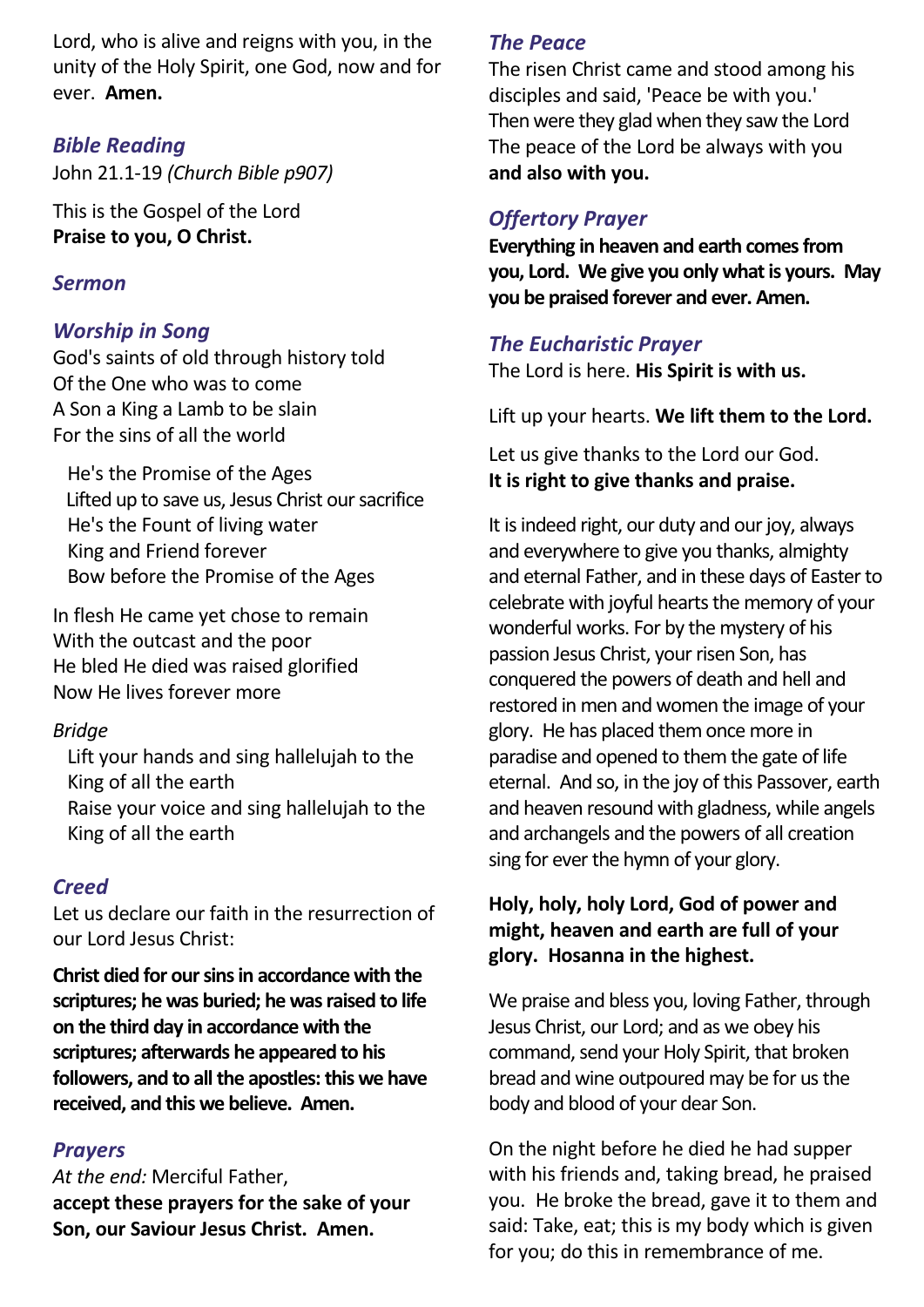When supper was ended he took the cup of wine. Again he praised you, gave it to them and said: Drink this, all of you; this is my blood of the new covenant, which is shed for you and for many for the forgiveness of sins. Do this, as often as you drink it, in remembrance of me.

So, Father, we remember all that Jesus did, in him we plead with confidence his sacrifice made once for all upon the cross. Bringing before you the bread of life and cup of salvation, we proclaim his death and resurrection until he comes in glory.

#### Praise to you, Lord Jesus:

#### **Dying you destroyed our death, rising you restored our life. Lord Jesus, come in glory.**

Lord of all life, help us to work together for that day when your kingdomcomes and justice and mercy will be seen in all the earth. Look with favour on your people, gather us in your loving arms and bring us with all the saints to feast at your table in heaven. Through Christ, and with Christ, and in Christ, in the unity of the Holy Spirit, all honour and glory are yours, O loving Father, for ever and ever. **Amen.**

#### *The Lord's Prayer*

**Our Father in heaven, hallowed be your name, your kingdom come, your will be done, on earth as in heaven. Give us today our daily bread. Forgive us our sins as we forgive those who sin against us. Lead us not into temptation but deliver us from evil. For the kingdom, the power, and the glory are yours now and for ever. Amen.**

#### *Breaking of the Bread*

Every time we eat this bread and drink this cup, **we proclaim the Lord's death until he comes.**

#### *Giving of Communion*

Draw near with faith. Receive the body of our Lord Jesus Christ which he gave for you, and his blood which he shed for you. Eat and drink in remembrance that he died for you, and feed on him in your hearts by faith with thanksgiving.

#### *We receive communion*

#### *Song during Communion*

Your love, shining like the sun, Pouring like the rain, Raging like the storm, Refreshing me again - Oooh I receive your love.

 Pour over me, pour over me, Let your rain flood this thirsty soul. Pour over me Your waves of love, pour over me.

Your grace frees me from the past, It purges every sin, It purifies my heart And heals me from within - Oooh I receive your grace.

I come and lay my burden down Gladly at your feet, I'm opening my heart, Come make this joy complete - Oooh I receive your peace.

#### *Song during Communion*

Were you there when they crucified my Lord Were you there when they crucified my Lord O sometimes it causes me to tremble tremble tremble

Were you there when they crucified my Lord

Were you there when they nailed Him to the tree Were you there when they nailed Him to the tree O sometimes it causes me to tremble tremble tremble

Were you there when they nailed Him to the tree

Were you there when they laid Him in the tomb Were you there when they laid Him in the tomb O sometimes it causes me to tremble tremble tremble

Were you there when they laid Him in the tomb

Were you there when He rose up from the dead Were you there when He rose up from the dead O sometimes I feel like shouting glory glory glory Were you there when He rose up from the dead